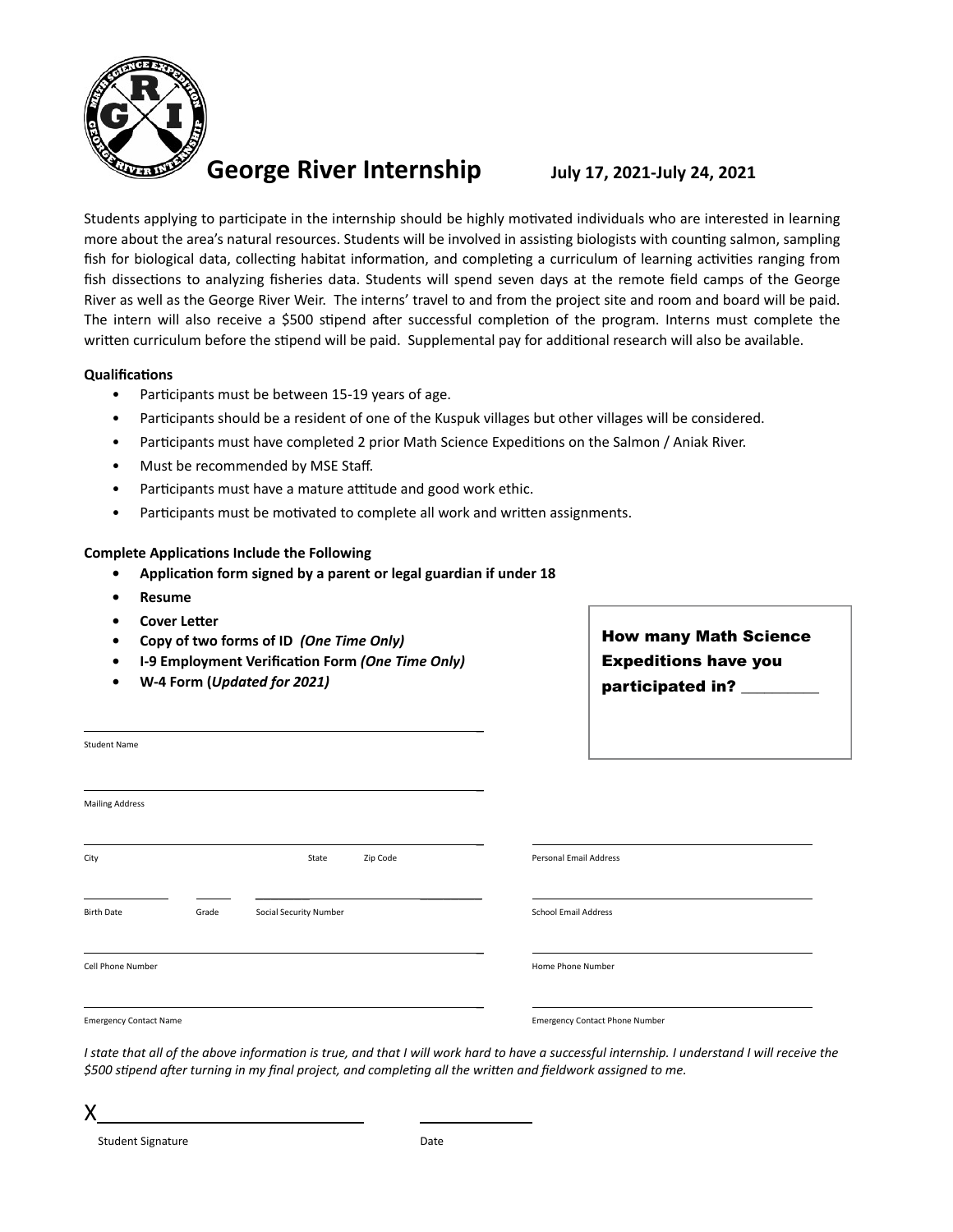

## **Student Behaviors and Expectations**

Must be reviewed, understood, and signed by all participants.

You are representatives of and ambassadors for you school, teachers, family, community, and self. You are expected to conduct yourself in a responsible and mature manner at all times.

### **What you "SHOULD NOT" bring to camp:**

- ➢ **Alcohol, controlled substances or drug paraphernalia;**
- ➢ **Weapons, firearms, knives, or any object that poses danger to oneself and/or others;**
- ➢ **Tobacco products, including cigarettes, chew, snuff, iqmik, marijuana, etc.** The GRI does not allow the use of any type of tobacco product by students or staff. Our position on tobacco is two-fold:
	- Use of tobacco is in direct opposition to George River Internship's philosophy of promoting personal wellness and healthy lifestyles.
	- Alaska State Statute states that it is "illegal to sell, give, trade, or exchange any products (including vending machines) containing tobacco to any person under 19 years of age". If students do currently use tobacco products, we strongly encourage them to discontinue use prior to participating in any GRI activity.
	- We understand that many students have and/or currently use tobacco products and we are aware of the side affects associated with withdrawal. Hard candy and gum will be provided to help curb any cravings.

### **Consequences for use or possession of alcohol, controlled substances, paraphernalia, weapons or tobacco products are as follows:**

- $\triangleright$  Immediate disciplinary action, including prompt dismissal from the program;
- $\triangleright$  Possible legal action.

### **PROGRAM RULES**

- 1. Curfew is 11:00pm (or as determined by staff) lights out, quiet, in bed.
- 2. After lights out, you are not allowed to leave your room until breakfast time.
- 3. Always travel in pairs (or larger groups) unless specifically given instruction and permission to do otherwise.
- 4. Always inform a staff member of your whereabouts.
- 5. Disrespecting students, staff, or the facilities will not be allowed and could result in dismissal from the program.
- 6. No body piercing, hair dying, or tattoos while attending this program How you arrive at the GRI is how you will leave the GRI!
- 7. No PDA's (public displays of affection)

I have read and understand the above expectations and agree to abide by them during this program. **I also understand willful violation of these rules may result in my immediate dismissal from the program and expedited return home at my respective school district, parent or guardian's expense.** I also understand that I may be subject to further discipline as outlined under my respective school district's Student Decorum Code.

| <b>Student Name (Please Print)</b> | <b>Student Signature</b> | Date |
|------------------------------------|--------------------------|------|
|                                    |                          |      |
| Parent Name (Please Print)         | <b>Parent Signature</b>  | Date |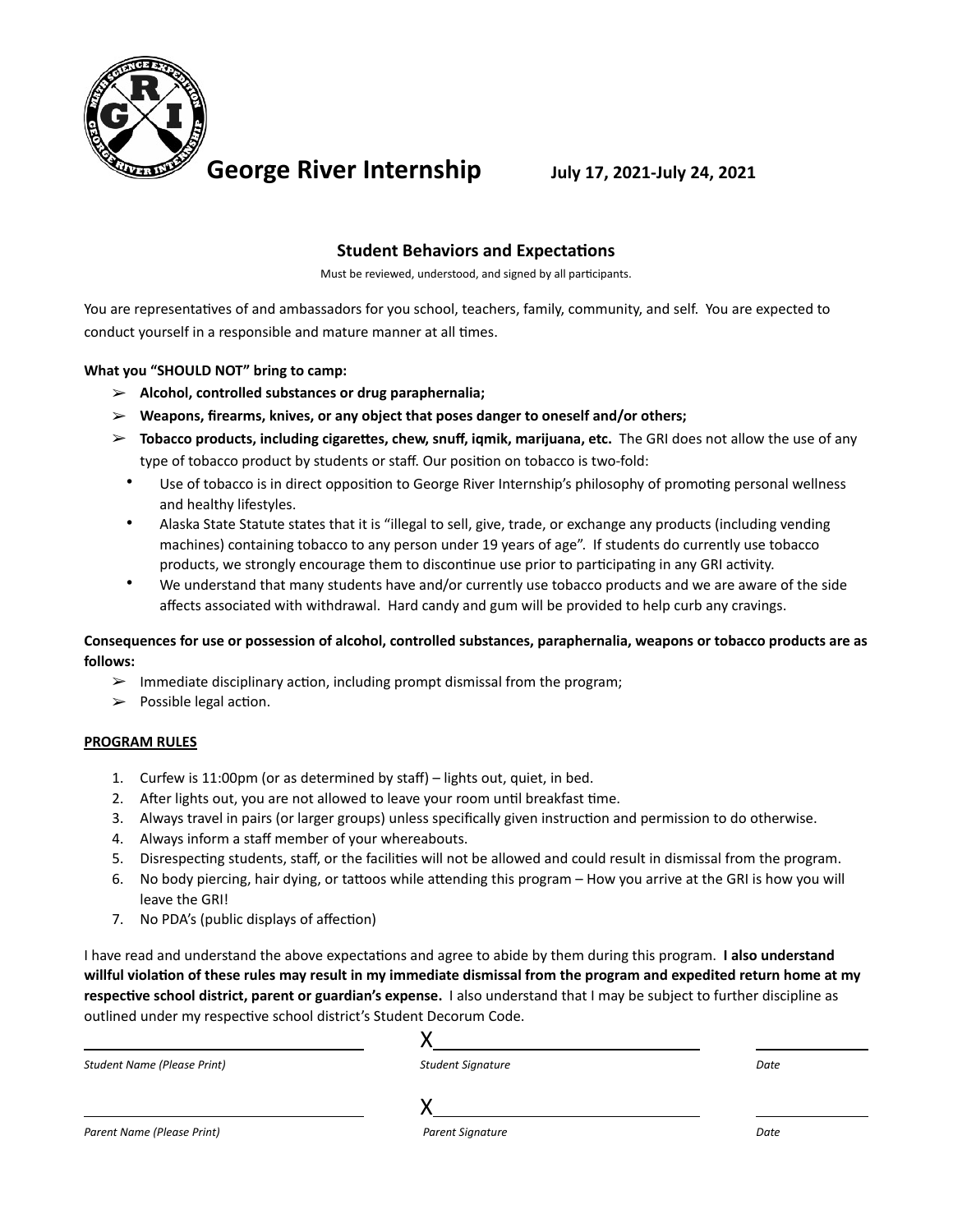

| Student Name (Please print)                  |            |           | <b>Student Birthdate</b> |                        |
|----------------------------------------------|------------|-----------|--------------------------|------------------------|
| Parent/Guardian Name (Please print)          |            |           | Home/Cell Phone          | Work Telephone         |
| <b>Insurance Company</b>                     |            |           | Group Number             | <b>Medicaid Number</b> |
| <b>Emergency Contact Name</b>                |            |           | Home/Cell Phone          | Work Telephone         |
| Please answer the following questions:       | <b>YES</b> | <b>NO</b> | <b>Specify</b>           |                        |
| Does your child have any allergies?          |            |           |                          |                        |
| Does your child have a heart murmur?         |            |           |                          |                        |
| Does your child have rheumatic heart disease |            |           |                          |                        |
| Has your child ever had T.B.?                |            |           |                          |                        |
| Is there anything else we should know?       |            |           |                          |                        |
|                                              |            |           |                          |                        |

**Medical Consent Form**

I, parent/legal guardian of \_\_\_\_\_\_\_\_\_\_\_\_\_\_\_\_\_\_\_\_\_\_\_\_, give consent to emergency medical treatment, hospitalization, or medical treatment as may be necessary for the welfare of my child if he/she is sick or injured. He/she may be treated by a medical provider. I hereby waive on behalf of myself, and the above named child, any liability of Kuspuk School District, or any of its agents or employees, arising out of such medical treatment.

**I UNDERSTAND THAT EVERY EFFORT WILL BE MADE TO CONTACT ME. IF I CANNOT BE REACHED, I HEREBY GIVE THE GRI STAFF THE PERMISSION TO ACT ON MY BEHALF IN SEEKING EMERGENCY TREATMENT FOR MY CHILD IN THE EVEN TREATMENT IS DEEMED NECESSARY. IN ADDITION, I GIVE PERMISSION TO THOSE ADMINISTERING EMERGENCY TREATMENT TO DO SO, USING THOSE MEASURES DEEM NECESSARY. I ABSOLVE KUSPUK SCHOOL DISTRICT AND ITS ASSOCIATES FROM LIABILITY IN ACTING ON MY BEHALF IN THIS REGARD.**

Native Village of Napaimute, Kuspuk School District, and their associates are not responsible for medical treatment deductibles or responsible for payment of financial billings of medical treatment received at any time.

**X**

 *Signature of Parent/Guardian Date*